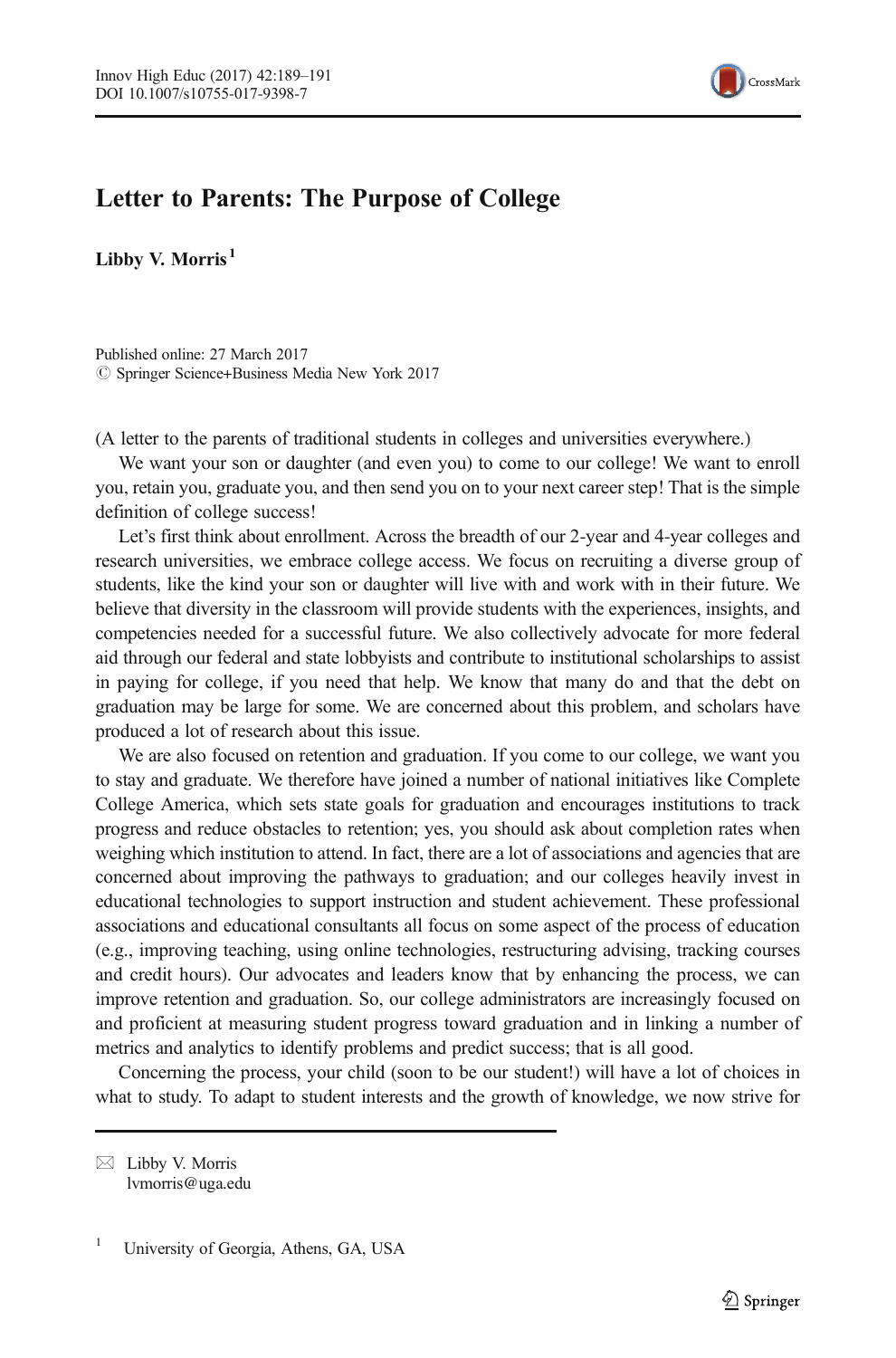comprehensiveness, like a grand buffet of program choices. One small problem crept in, however, and this is actually the point of my letter to you. Now don't worry, our college holds accreditation; and whatever your child selects, she or he is likely to receive a solid degree. The question is, what type of *education* will your child receive? What will he or she learn? For now and for the future? Will they enroll in college (and pay) only to receive 2 to 4 years of job training?

Unfortunately, in our intense focus on access, progression, retention and graduation, we might overlook the most important reason for going to college: *learning* – what will they learn? Now without too much of a digression, student learning outcomes are developed for all majors and programs; but, beyond specialized knowledge, what are the overarching learning outcomes that characterize a college education? An educated populace and educated person? Will your child achieve these outcomes, too?

Today, all too often, internal and external entities, groups, and individuals see the purpose of college as job training. A lot of our best supporters and contributors want students to receive specific career training, which is sometimes called workforce development; and they may see colleges as drivers in economic development. I get it —the economy needs skilled workers; and students want and need jobs, especially considering the cost of education. With my English major, I wanted a job after graduation, too. Yet, over the last three decades, more and more students have chosen a narrow track of study; and college is just another achievement on the way to somewhere else. Robots are also being built to do a wide range of tasks, so I will leave that for you to consider on your own.

The changing role of education cannot be dumped at the feet of corporate America or consumers (oops…I meant students) alone. As knowledge increased, faculty groups organized around specializations; and even more narrowly-focused degrees emerged. In this process, I wonder if we have failed to collectively consider and articulate the fundamental and foundational purpose of college to our students, constituents, legislators, employers, parents, and society.

Now, more than ever, during college our students (your children) should have room to think about who they are, how we live and work and love and die, and our roles in relationship to others and even to the world. Let's not let college be either-or. College is about preparing for life—all of life—worker, parent, community member, leader, in sum…. Preparing for a welllived life.

Most employers identify critical thinking as the competency most valued in employees. However, somehow, in becoming comprehensive in degree offerings, in equating success in the process with a meaningful education, we took a detour to a utilitarian view of education. What kind of job does it lead to? And what will it pay? We not only allowed, we encouraged specialization at the undergraduate level; and we did not insist on a humanities infused education. With the emphasis on testing and measuring, we prioritized knowledge over the deeper goals of competence and understanding—the what, how, and why, respectively.

We need your help. Across the world, millions of people are displaced due to wars and famines. Thousands, including women and children, are homeless and hungry, including persons in our own country. Violence takes place in targeted ways in shopping malls and in theaters and in massive ways in military attacks and mass killings. Violence, hunger, pollution, disease, homelessness—the ills of societies are waiting for people solutions – collaborative and negotiated solutions, visionary solutions, solutions arising from deep thought and communication with each other.

Please encourage your student, your child, to consider getting a college education, not just a degree—to grab the opportunity to read deeply, to understand difference, to respect free